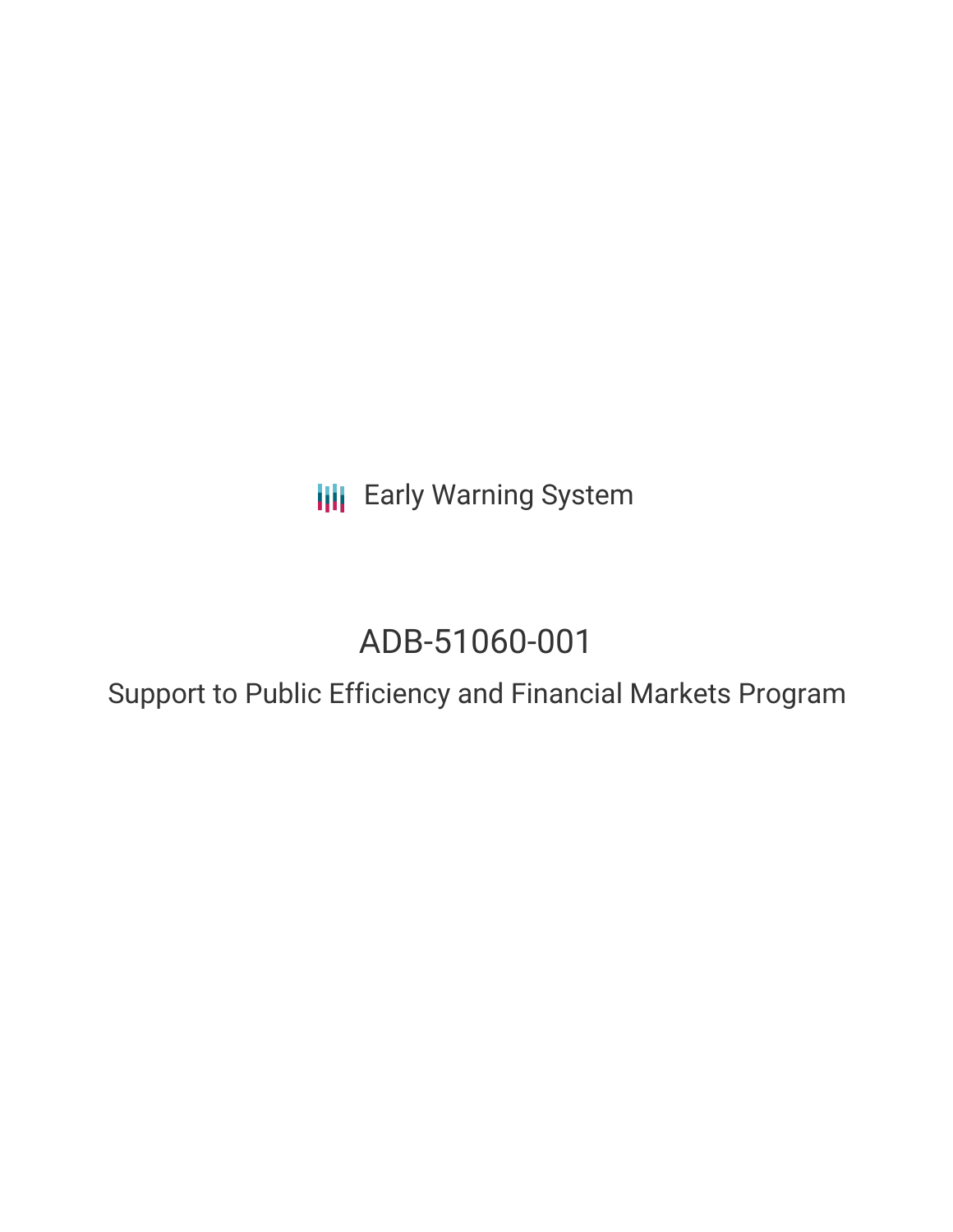

## **Quick Facts**

| <b>Countries</b>               | Armenia                                                        |
|--------------------------------|----------------------------------------------------------------|
| <b>Financial Institutions</b>  | Asian Development Bank (ADB)                                   |
| <b>Status</b>                  | Approved                                                       |
| <b>Bank Risk Rating</b>        | C                                                              |
| <b>Voting Date</b>             | 2017-06-28                                                     |
| <b>Borrower</b>                | The Government of the Republic of Armenia, Ministry of Finance |
| <b>Sectors</b>                 | Finance                                                        |
| <b>Investment Type(s)</b>      | <b>Advisory Services</b>                                       |
| <b>Investment Amount (USD)</b> | $$0.50$ million                                                |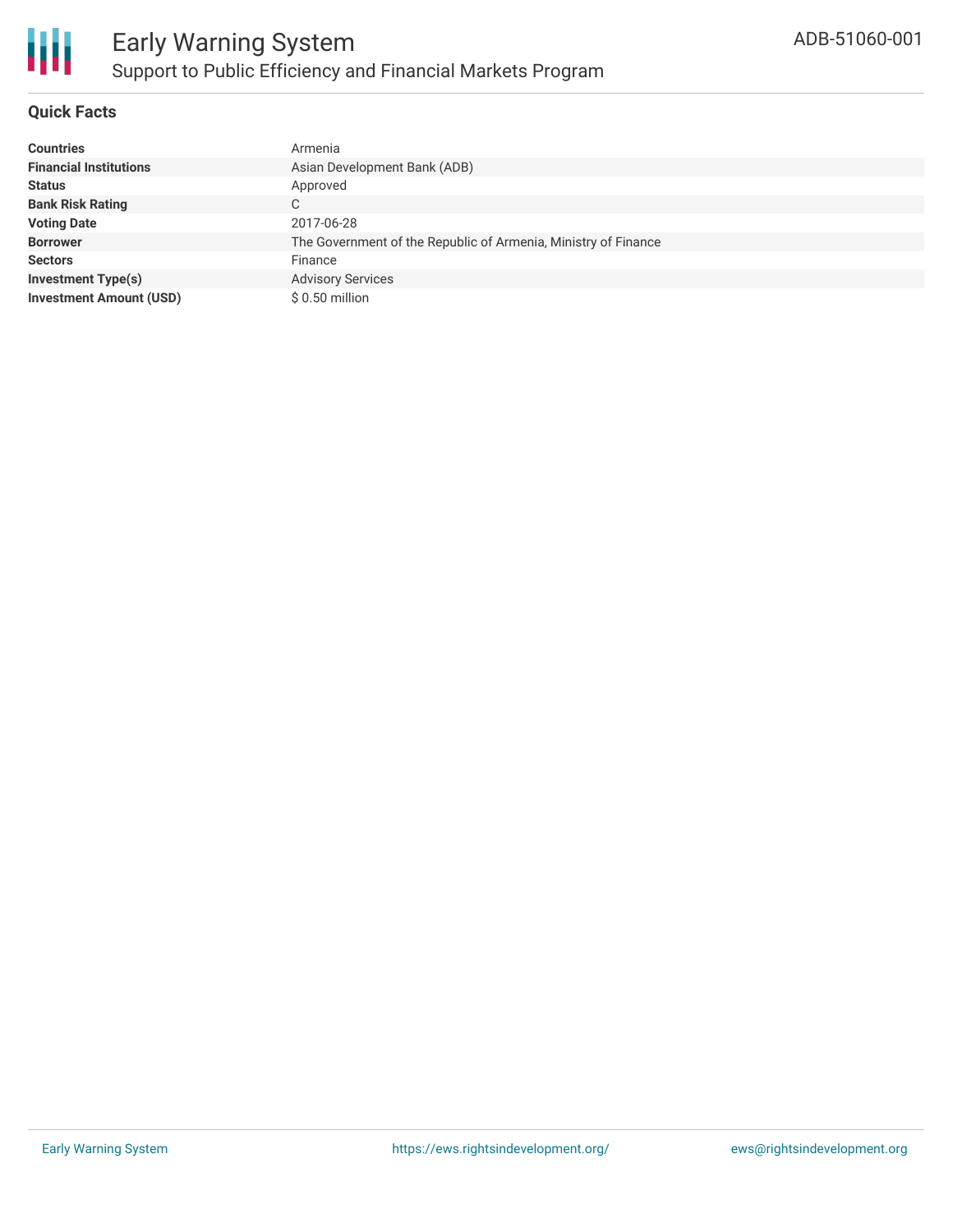

### **Project Description**

According to ADB documents, the proposed public efficiency and financial markets program aims to strengthen fiscal sustainability and deepen financial markets in Armenia. The TA will:

1. Assess the financial sector to get an understanding of the level of development in the money market and its interactions with the government's debt-issuance program

2. Review international best practice in financial sector and capital market development to understand the gaps and binding constraints in the Armenian context

3. Work with MOF to improve its PPP capacity and improve operations in debt management

- 4. Suggest strengthening of the draft policy matrix on the basis of discussions with the government
- 5. Work with government agencies to support implementing the policy actions necessary for subprogram 1

6. Build institutional and individual capacity in government agencies to ensure that policy actions will continue after the program has finished

7. Work with the government agencies to support implementing the policy actions necessary for subprogram 2

8. Report to ADB on progress of each of the major activities listed.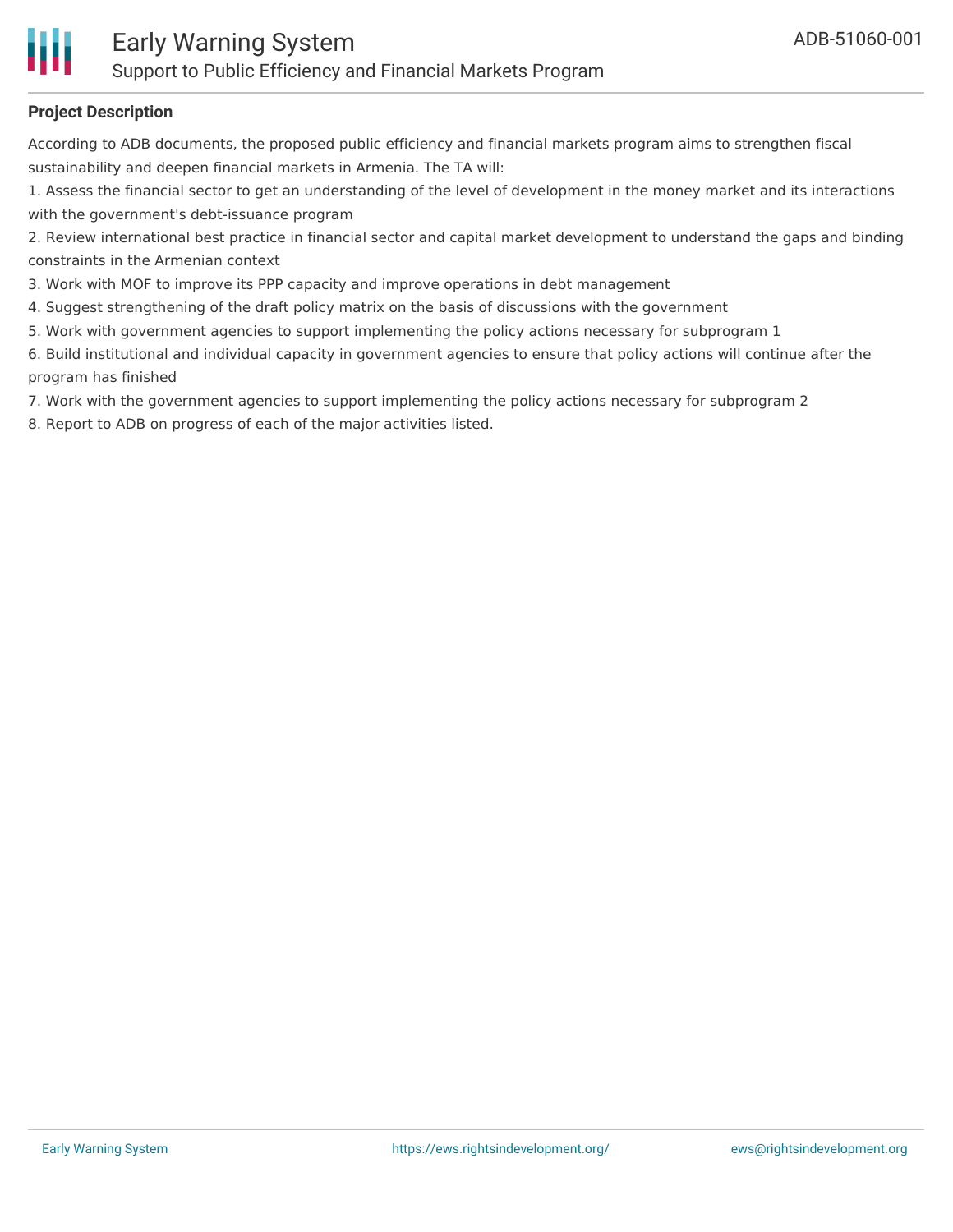

#### **Investment Description**

Asian Development Bank (ADB)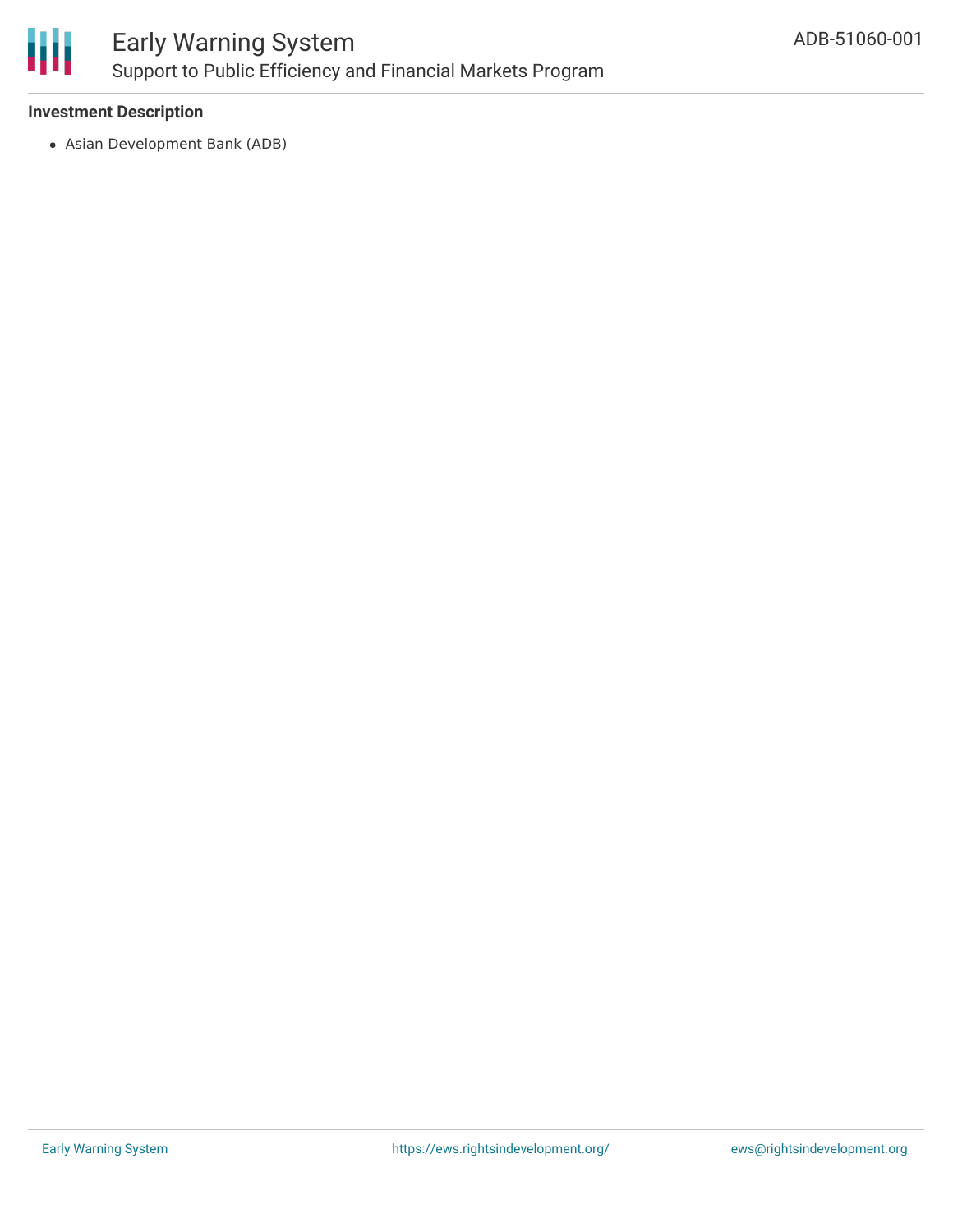

### **Contact Information**

Project Officer: Niazi, Tariq H. Central and West Asia Department No contact information provided at the time of disclosure.

#### ACCOUNTABILITY MECHANISM OF ADB

The Accountability Mechanism is an independent complaint mechanism and fact-finding body for people who believe they are likely to be, or have been, adversely affected by an Asian Development Bank-financed project. If you submit a complaint to the Accountability Mechanism, they may investigate to assess whether the Asian Development Bank is following its own policies and procedures for preventing harm to people or the environment. You can learn more about the Accountability Mechanism and how to file a complaint at: http://www.adb.org/site/accountability-mechanism/main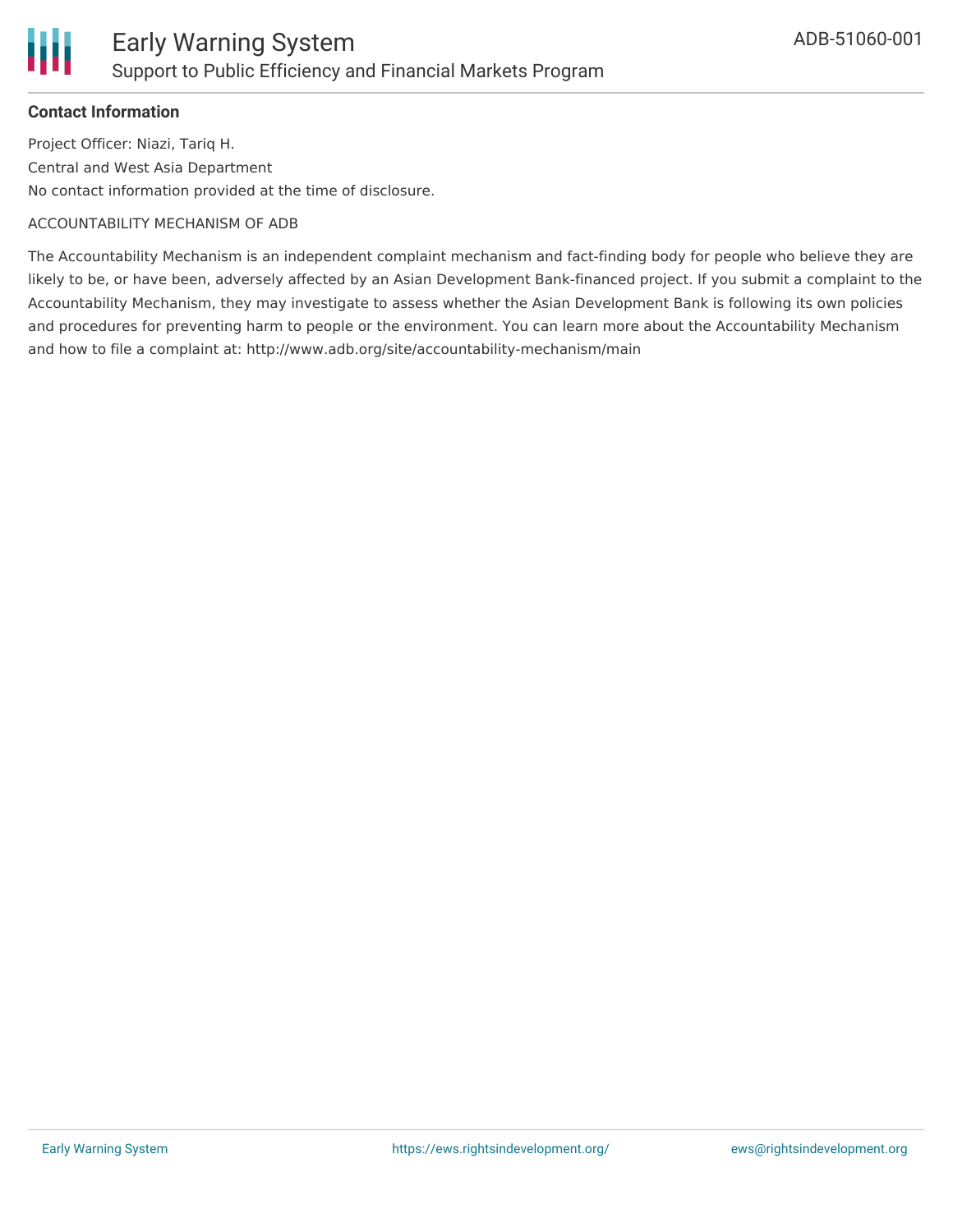

### **Bank Documents**

- [Concept](https://www.adb.org/sites/default/files/project-documents/51060/51060-002-cp-en.pdf) Paper
- Initial Poverty and Social [Analysis](https://www.adb.org/sites/default/files/project-documents/51060/51060-002-ipsa-en.pdf)
- Project [Disclosure](https://ewsdata.rightsindevelopment.org/files/documents/01/ADB-51060-001.pdf) PDF [\[Original](https://www.adb.org/printpdf/projects/51060-001/main) Source]